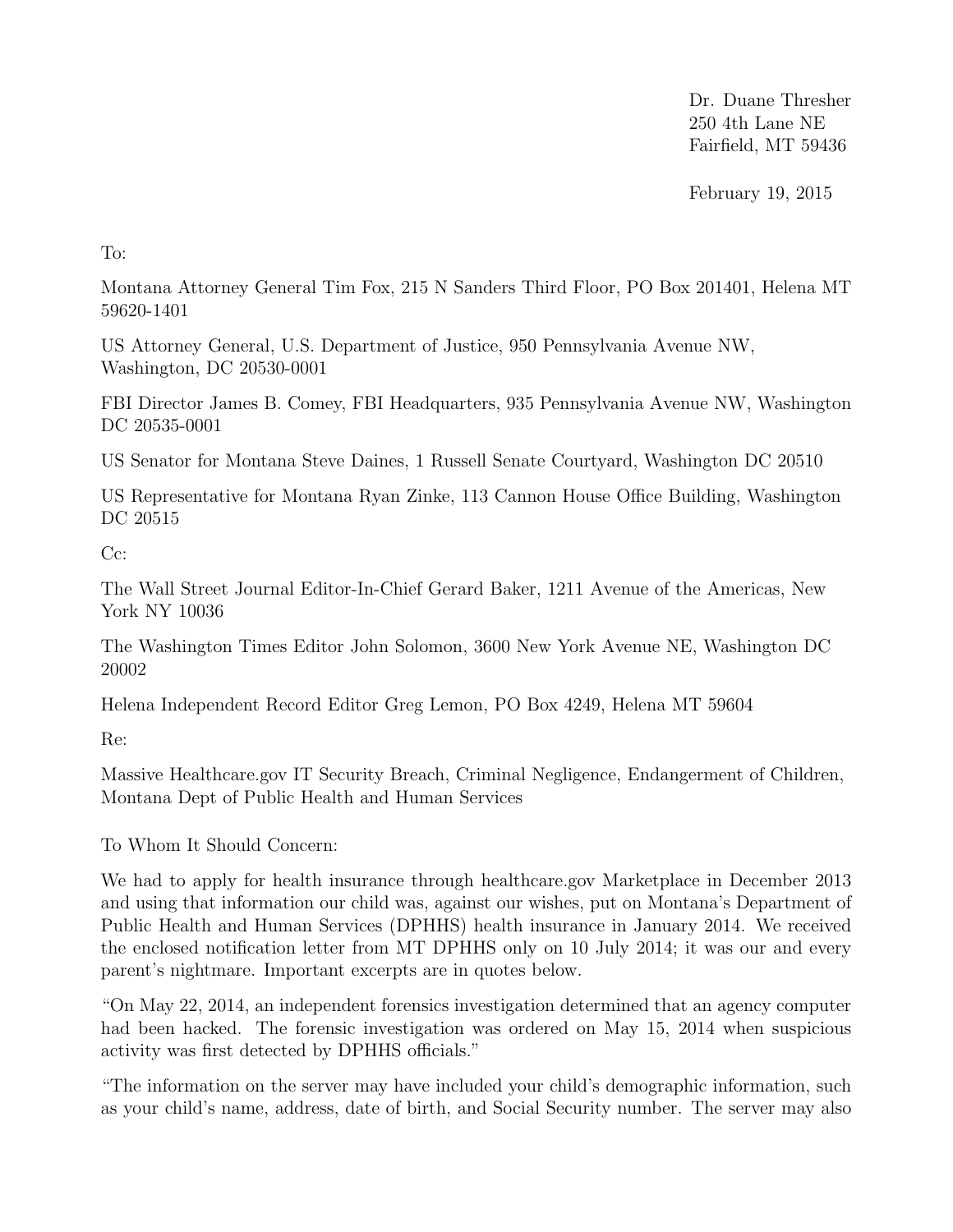have included information regarding DPHHS services applied for and/or received in your child's name. Client information may include information related to health assessments, diagnoses, treatment, health condition, prescriptions, and insurance."

In clearer words, DPHHS let hackers access ALL our child's private information. This is exactly the nightmare worst-case scenario that everyone has been worried about with healthcare.gov Marketplace.

This not only happened to our child but thousands of other Montana children; those least able to protect themselves and least likely to complain, for fear of DPHHS reprisal.

As ludicrously-little mitigation (classic "bandaid on a bullet wound") DPHHS offered only the commercial services of the Experian credit reporting agency for a single year, as if identity theft were the only thing to worry about and only for a year (an identity thief will just wait the announced year and then will have probably years until the child turns 18 before anyone realizes the child has been harmed).

We, and other parents, are far more worried about the physical safety of our children since a child's stolen information would make abduction far easier. Lest you don't believe this is a real danger, in my IT work in Montana I discovered a registered sex offender, a pedophile, providing computers to libraries and possibly schools (library and school computer systems, which are usually insecure, have become prime targets for pedophiles). Further, over the years there have been numerous campaigns to teach children to be safe online to prevent just this danger from predators.

As an IT expert I have gone out of my way not to have information about my child online; for example, we have no Facebook page. Now all my caution about our child's safety has been thrown away by DPHHS's outrageous negligence. We will have to worry much more about our child's safety for many years now.

DPHHS claims its goal is to protect children and that all its clients have the right to have information they give to DPHHS kept private. Instead, on a massive scale, DPHHS has endangered children and violated their rights.

"at this time, we have no knowledge that any information on the server was used inappropriately, or was even accessed"

"we have no reason to believe that any information contained on the server has been used improperly or even accessed"

My wife and I used to be scientists and one of the first rules scientists learn is "absence of evidence is not evidence of absence", especially when one is motivated NOT to find evidence or is incompetent to do so, both as in this case.

Among other significant IT qualifications, I have a BS in Electrical Engineering and Computer Science from the Massachusetts Institute of Technology (MIT), a PhD in a supercomputing field from Columbia University and NASA, and I have worked at a Department of Defense supercomputing facility.

I came to Montana to start up a much-needed high-tech business, a secure data center, starting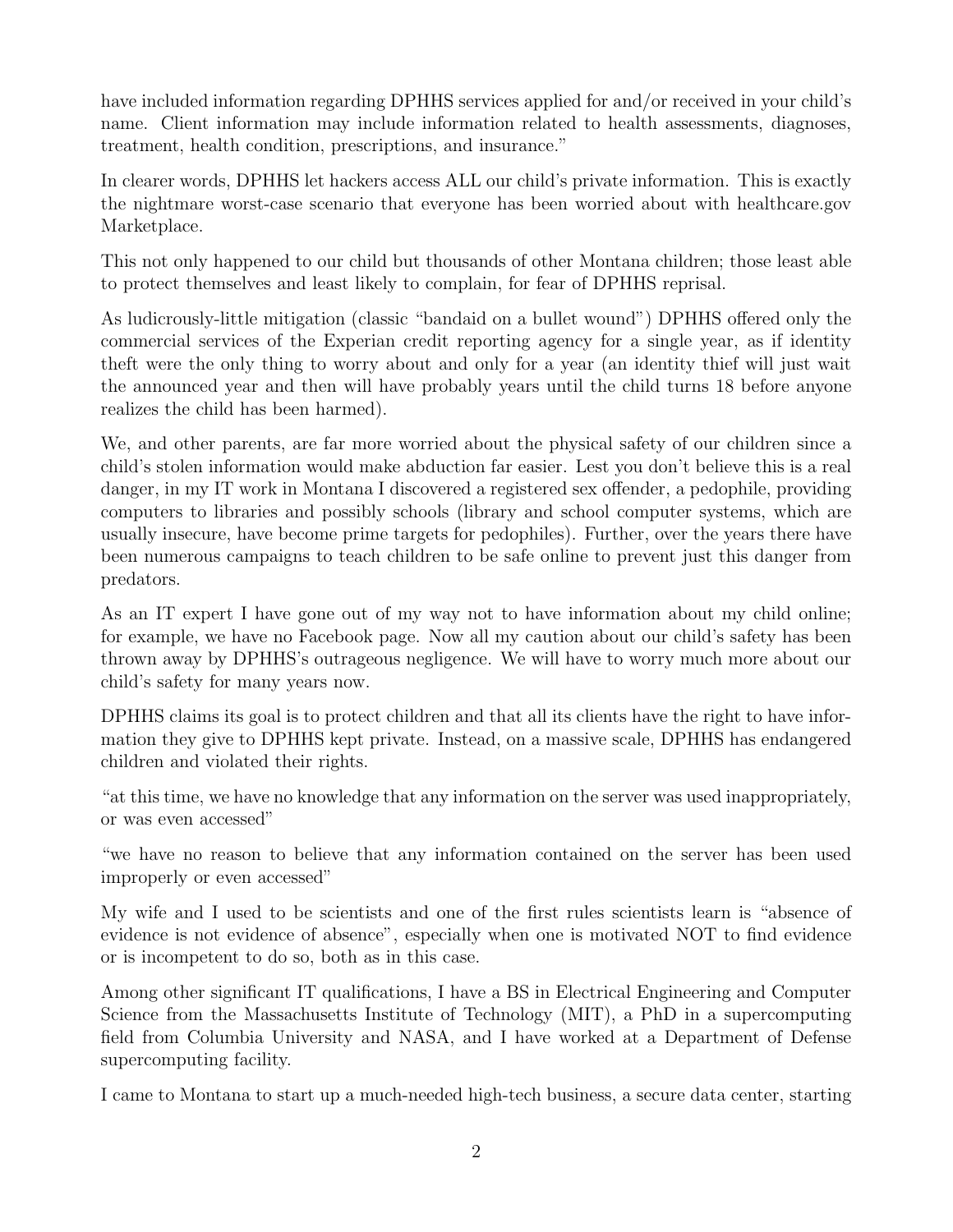with research for it (I was both encouraged and appalled when I first got here and found my local bank had a website on a Montana data center that was hacked). I have a small IT business on the side — computer networking, which is what IT is these days – but we have mostly lived off our savings (hence our low income).

What I have found in Montana is a severe lack of IT expertise but a huge resistance to letting any in. Employers either have no idea what it means to be qualified or give these good paying jobs to unqualified friends and relatives or won't hire people more qualified than they are.

According to just one of DPHHS's only two news releases (in May and June 2014) about being hacked, and not in the notification letter, "the server was likely first accessed in July 2013", 10 months before being discovered! Even that long period may be an underestimate since the competence of the suspiciously-unnamed people doing the "independent forensics investigation" is not known. If it took that long to discover, it was almost certainly just accidentally discovered and means DPHHS was not doing at-least daily computer security checks (e.g., checking logs), which is incredibly incompetent (if they did not know to do this or how to) or negligent (if they knew but didn't).

Then there is the issue of securing against vulnerabilities in the first place. Most people know little about computer network security and think these breaches are unavoidable. That is just wrong. Most hackers are not the computer geniuses portrayed in the media. They are amateurs just using widely-available easy-to-use tools to exploit well-known vulnerabilities that should have been closed when first made public. Not having closed these vulnerabilities, as is probably the case with DPHHS, is incredibly negligent and/or incompetent.

DPHHS's atrocious computer network security harms not only our child but me as well since much information given to DPHHS is about me and they have demanded a lot. For example, a Jennifer "L" out of the Choteau MT DPHHS office demanded my business records. That information would thus end up on DPHHS computers too so I had to refuse since I do computer network security and my clients' identities are confidential. Jennifer "L" won't give her last name and wants to do things by phone not in writing, which is absurd since this is exactly what a child abductor would try. (Security starts with being sure who you are dealing with.) Moreover, Jennifer "L" is probably the person who has started numerous different healthcare.gov Marketplace applications in our child's name without our permission or advance knowledge, which is identity theft and should be investigated.

(DPHHS's physical information security is also lax — often sensitive information mailed from DPHHS comes in envelopes that are open, having never been sealed.)

The first signer of the DPHHS-hacked/child-endangered notification letter is Richard H. Opper, Director of DPHHS, appointed by MT Governor Steve Bullock in December 2012. He has no real IT qualifications, just old degrees in soil and agriculture. Maybe one could weakly argue he doesn't need any – although these days it's obvious it should be a requirement – but as director he certainly bears major responsibility for this disaster since he at least negligently hired (without due diligence) the negligent or incompetent IT workers. Moreover, he is clearly not interested in being director of the state's largest agency, tasked with protecting children. His public LinkedIn page is mostly about his unsuccessful writing career. During the time he should have been protecting Montana's children he was apparently busy writing a book with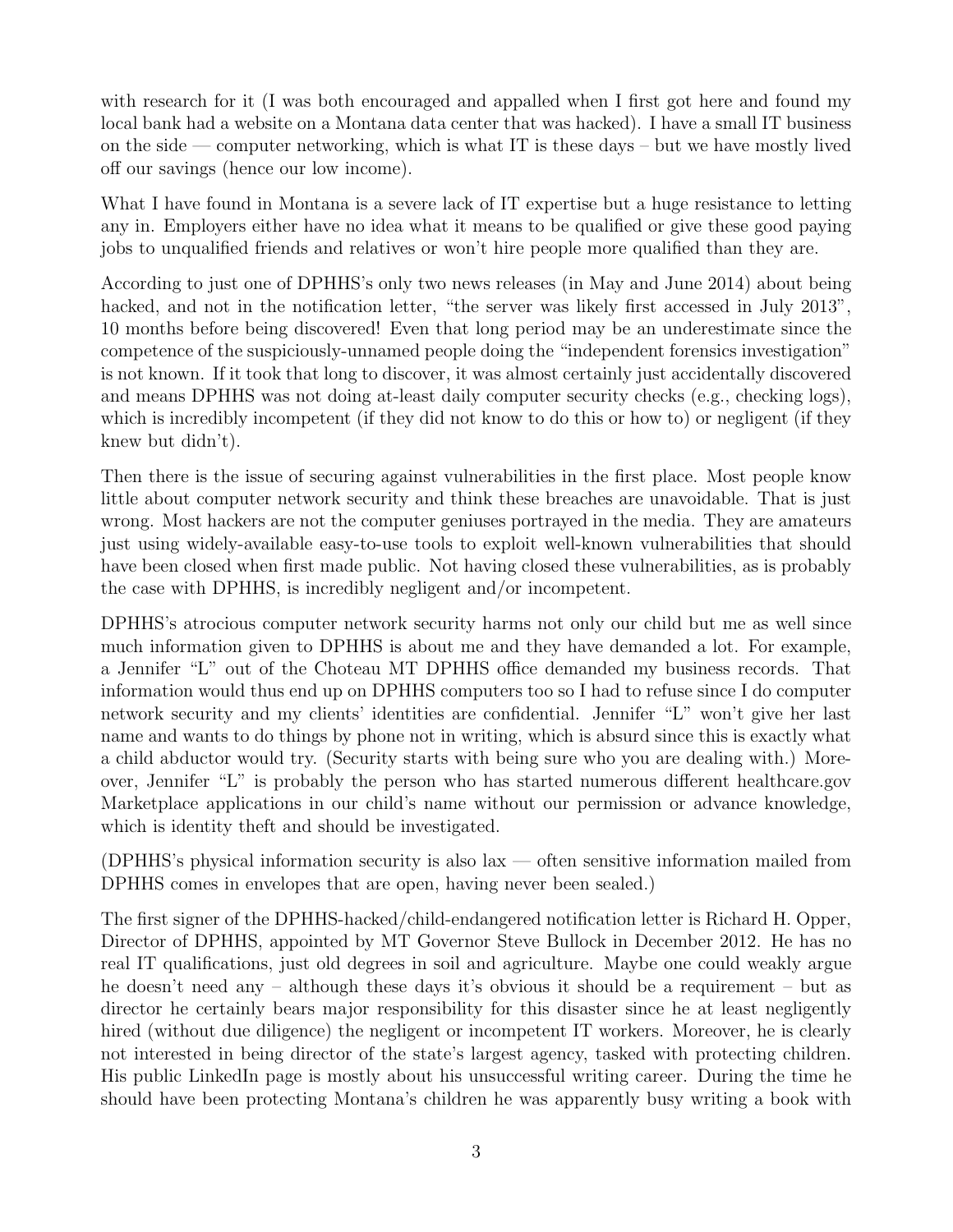the storyline "Will a chance encounter with a homeless man leave Kelvin with true love and success or destroy his whole life?"

The other signer of the letter is Ron Baldwin, MT State Chief Information Officer (CIO), appointed by MT Governor Steve Bullock in January 2013 but previously CIO for DPHHS. Given the uncertainty it is quite possible he was DPHHS CIO when it was hacked; he may have at least set the stage for it before he left. There is no question he should have significant IT qualifications. Baldwin's only IT qualification is an associate's degree in computer science from a community college in 1982, more than 10 years before the "Internet" and around the time of the first PCs. Moreover, community colleges, as well as for-profit educational institutions, are the leading culprits in producing unqualified IT workers since they have to employ as teachers IT workers just like everyone else and so have the same mentioned problems hiring qualified ones.

After Ron Baldwin, and currently, Stuart Fuller is CIO of DPHHS, probably hired by Richard Opper. He was there when the breach supposedly first occurred. Again, there is no question he should have significant IT qualifications. Nothing can be found about his IT qualifications, which probably indicates he has little or none worth mentioning publically.

Although these men can't shirk their responsibility for this disaster since they are legally required to do due diligence, they may try to blame, probably namelessly, the negligent or incompetent IT workers they hired, perhaps a contracted company. If so, the names and qualifications of the individual IT workers hired should be made public and they should ALSO be individually held responsible and punished for their negligence.

There has been some brief talk in Congress of the security of healthcare.gov Marketplace, with ignorant assurances that it is perfectly safe. What was not considered was that when healthcare.gov Marketplace included state health insurance systems in their system they accepted responsibility for the security of those state systems as well. This makes the MT DPHHS hacking a federal matter too.

"As soon as the suspicious activity was discovered, agency officials immediately shut down the server and contacted law enforcement."

It suspiciously does not specify what law enforcement was contacted but it was probably local. Since it is now also a federal matter the FBI and US Attorney General should also be involved, along with the MT Attorney General.

Obviously the hacker was never found and he was probably not even looked for — and no, it's not impossible to find them. But if he had been found, criminal charges, with significant prison time as punishment, as well as large monetary penalties, would have been brought against him.

Letting him hack DPHHS is criminal negligence, endangerment of children, by at least all those discussed above. Considering that there were thousands of victims and these victims were children, state and federal criminal charges should be brought against them, with significant prison time as punishment, as well as large monetary penalties (consider that Ron Baldwin's salary is \$111,000; Richard Opper's and Stuart Fuller's are about this). We demand this.

Failure to do so clearly demonstrates a lack of concern for the safety of children. Besides also